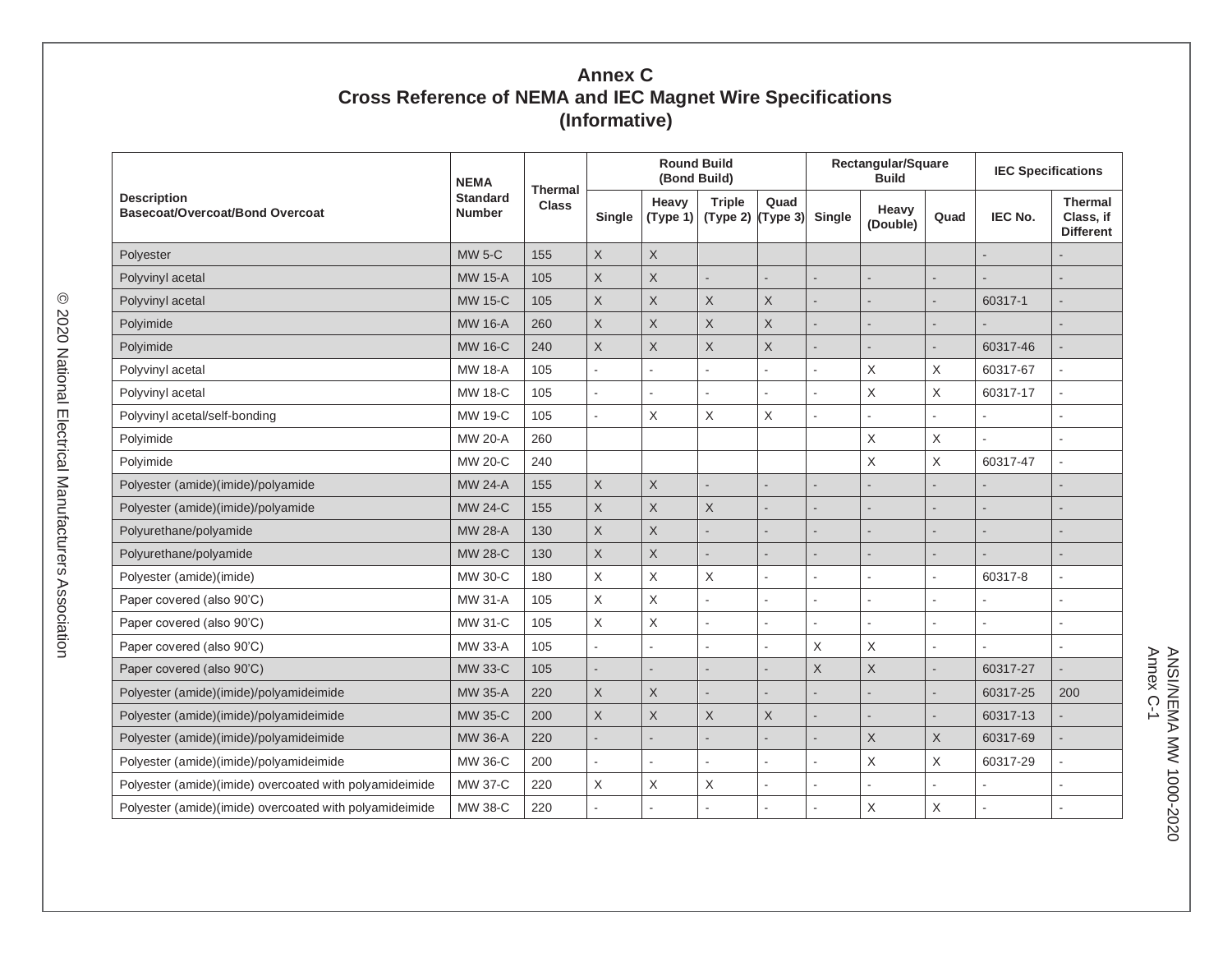| <b>Description</b><br>Basecoat/Overcoat/Bond Overcoat            | <b>NEMA</b><br><b>Standard</b><br><b>Number</b> | <b>Thermal</b><br><b>Class</b> |              | <b>Round Build</b><br>(Bond Build) |                                      |                | Rectangular/Square<br><b>Build</b> |                   |                          | <b>IEC Specifications</b> |                                                 |
|------------------------------------------------------------------|-------------------------------------------------|--------------------------------|--------------|------------------------------------|--------------------------------------|----------------|------------------------------------|-------------------|--------------------------|---------------------------|-------------------------------------------------|
|                                                                  |                                                 |                                | Single       | Heavy<br>(Type 1)                  | <b>Triple</b><br>$(Type 2)$ (Type 3) | Quad           | Single                             | Heavy<br>(Double) | Quad                     | <b>IEC No.</b>            | <b>Thermal</b><br>Class. if<br><b>Different</b> |
| Glass fiber/varnish                                              | MW 41-C                                         | 155                            | $\mathsf X$  | $\mathsf X$                        | ÷,                                   |                | L.                                 |                   |                          | 60317-48                  |                                                 |
| Glass fiber/varnish                                              | <b>MW 42-C</b>                                  | 155                            |              |                                    |                                      |                | $\sf X$                            | $\sf X$           |                          | 60317-32                  |                                                 |
| Glass fiber/silicone varnish                                     | <b>MW 43-C</b>                                  | 200                            |              |                                    | $\overline{a}$                       |                | $\overline{X}$                     | $\overline{X}$    |                          | 60317-33                  |                                                 |
| Glass fiber/silicone varnish                                     | <b>MW 44-C</b>                                  | 200                            | $\mathsf X$  | X                                  |                                      |                |                                    |                   |                          | 60317-50                  | $\star\star$                                    |
| Polyester glass fiber covered, fused and unvarnished             | <b>MW 45-C</b>                                  | 155                            | $\mathsf X$  | X                                  |                                      |                |                                    |                   |                          | 60317-70-1                |                                                 |
| Polyester glass fiber covered, fused and unvarnished             | MW 46-C                                         | 155                            |              |                                    | L                                    |                | X                                  | X                 | ÷,                       | 60317-60-1                |                                                 |
| Polyester glass fiber/silicone varnish                           | <b>MW 47-C</b>                                  | 200                            | $\times$     | X                                  | L.                                   | ÷              | ÷.                                 |                   | L.                       | 60317-72                  | $\star\star$                                    |
| Polyester glass fiber/silicone varnish                           | MW 48-C                                         | 200                            |              |                                    | ÷,                                   |                | $\sf X$                            | $\times$          |                          | 60317-62                  | $\star\star$                                    |
| Glass fiber/high temperature varnish                             | MW 50-C                                         | 180                            | $\mathsf X$  | $\mathsf X$                        | $\overline{a}$                       |                |                                    |                   | ä,                       | 60317-49                  | $\overline{\phantom{a}}$                        |
| Polyester glass fiber/high temperature varnish                   | <b>MW 51-C</b>                                  | 180                            | $\times$     | X                                  | $\overline{a}$                       |                |                                    |                   |                          | 60317-71                  |                                                 |
| Glass fiber/high temperature varnish                             | <b>MW 52-C</b>                                  | 180                            |              |                                    |                                      |                |                                    | X                 | X                        | 60317-31                  |                                                 |
| Polyester glass fiber/high temperature varnish                   | <b>MW 53-C</b>                                  | 180                            |              |                                    |                                      |                |                                    | X                 | X                        | 60317-61                  |                                                 |
| Polyester glass fiber covered, varnish treated                   | <b>MW 54-C</b>                                  | 155                            | $\mathsf X$  | X                                  |                                      |                |                                    |                   | $\overline{a}$           | 60317-70-2                |                                                 |
| Polyester glass fiber covered, varnish treated                   | <b>MW 55-C</b>                                  | 155                            |              |                                    |                                      |                | $\times$                           | X                 |                          | 60317-60-2                |                                                 |
| Aromatic polyamide paper covered                                 | <b>MW 60-A</b>                                  | 220                            |              |                                    | $\overline{a}$                       |                |                                    | $\overline{X}$    |                          |                           |                                                 |
| Aromatic polyamide paper covered                                 | MW 60-C                                         | 220                            |              |                                    | L.                                   |                |                                    | $\times$          | $\overline{a}$           | 60317-53                  |                                                 |
| Aromatic polyamide paper covered                                 | MW 61-A                                         | 220                            |              | X                                  | ÷,                                   |                | ÷.                                 |                   | ÷,                       |                           | $\overline{a}$                                  |
| Aromatic polyamide paper covered                                 | MW 61-C                                         | 220                            | $\mathbf{r}$ | $\mathsf X$                        | ÷,                                   | $\overline{a}$ | $\overline{a}$                     |                   | ÷,                       | 60317-52                  | L,                                              |
| Aromatic polyimide tape covered                                  | MW 64-A                                         | 240                            |              |                                    |                                      |                | $\mathsf X$                        | X                 |                          |                           |                                                 |
| Aromatic polyimide tape covered                                  | <b>MW 64-C</b>                                  | 240                            |              |                                    | $\overline{a}$                       |                | X                                  | X                 | $\overline{a}$           | 60317-44                  |                                                 |
| Aromatic polyimide tape covered                                  | <b>MW 65-A</b>                                  | 240                            | $\times$     | $\times$                           | $\overline{a}$                       |                |                                    |                   |                          |                           |                                                 |
| Aromatic polyimide tape covered                                  | <b>MW 65-C</b>                                  | 240                            | $\sf X$      | $\times$                           |                                      |                |                                    |                   |                          | 60317-43                  |                                                 |
| Polyester (amide)(imide) Hermetic applications                   | <b>MW 72-C</b>                                  | 180                            |              | $\mathsf X$                        | G.                                   |                |                                    |                   | $\overline{\phantom{0}}$ | 60317-8                   |                                                 |
| Polyester (amide)(imide)/polyamideimide Hermetic<br>applications | <b>MW 73-A</b>                                  | 220                            |              | X                                  | ä,                                   |                |                                    |                   | $\overline{a}$           | 60317-25                  | 200                                             |
| Polyester (amide)(imide)/polyamideimide Hermetic<br>applications | <b>MW 73-C</b>                                  | 200                            | $\sim$       | X                                  | ÷,                                   | X              | J.                                 |                   |                          | 60317-13                  |                                                 |
| Polyester (amide)(imide)                                         | <b>MW 74-A</b>                                  | 220                            | X            | X                                  |                                      |                |                                    |                   |                          |                           | $\overline{\phantom{a}}$                        |

\*\* Silicone varnish not specified

ANSI/NEMA MW 1000-2020<br>Annex C-2 Annex C-2 ANSI/NEMA MW 1000-2020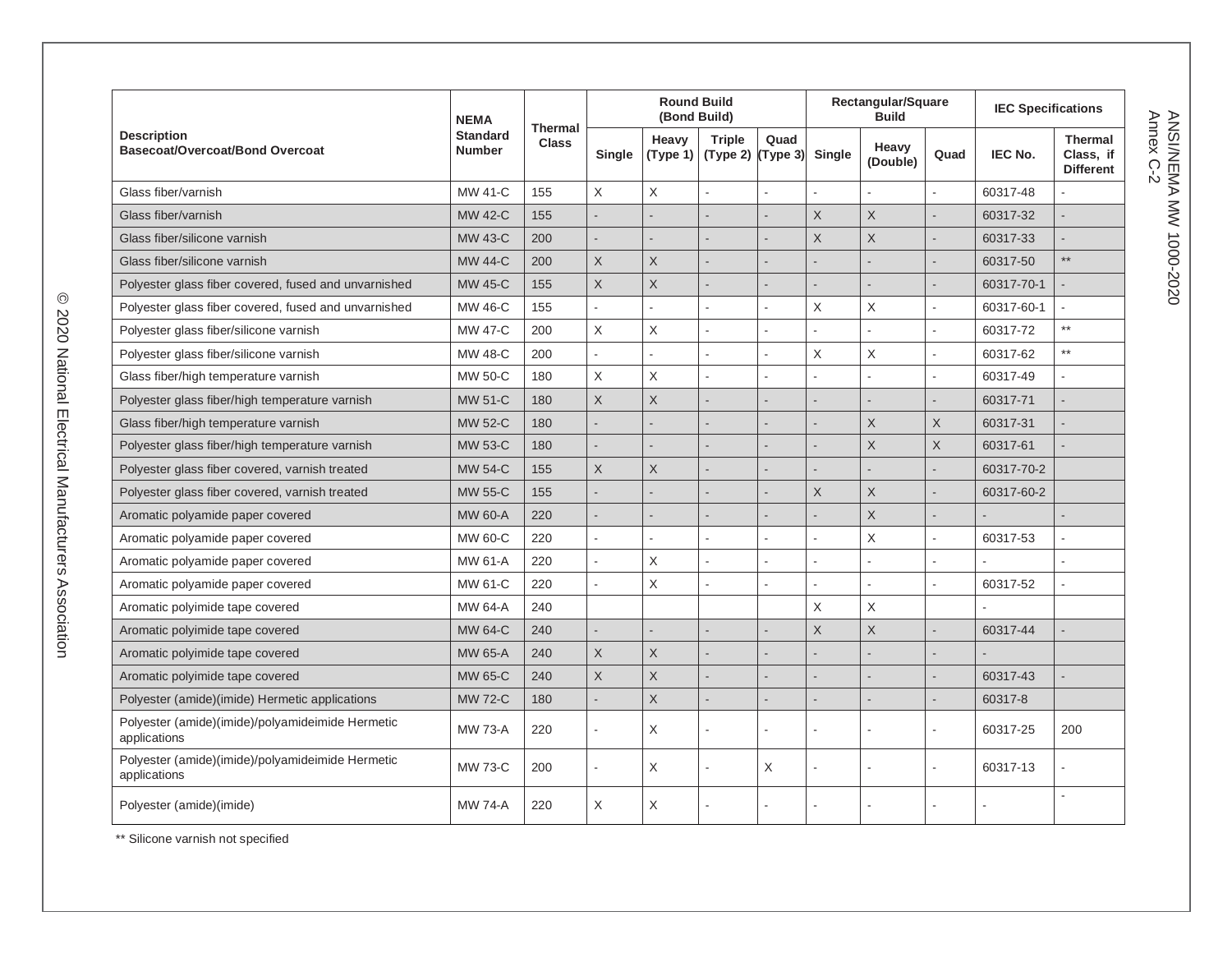| <b>Description</b><br><b>Basecoat/Overcoat/Bond Overcoat</b>                                                 | <b>NEMA</b><br><b>Standard</b><br><b>Number</b> | <b>Thermal</b><br><b>Class</b> | <b>Round Build</b><br>(Bond Build) |                         |                           |                  | Rectangular/Square<br><b>Build</b> |                   |                | <b>IEC Specifications</b> |                                                 |
|--------------------------------------------------------------------------------------------------------------|-------------------------------------------------|--------------------------------|------------------------------------|-------------------------|---------------------------|------------------|------------------------------------|-------------------|----------------|---------------------------|-------------------------------------------------|
|                                                                                                              |                                                 |                                | Single                             | Heavy<br>(Type 1)       | <b>Triple</b><br>(Type 2) | Quad<br>(Type 3) | <b>Single</b>                      | Heavy<br>(Double) | Quad           | IEC No.                   | <b>Thermal</b><br>Class, if<br><b>Different</b> |
| Polyester (amide)(imide)                                                                                     | <b>MW 74-C</b>                                  | 200                            | $\boldsymbol{\mathsf{X}}$          | $\mathsf X$             | $\sim$                    | $\overline{a}$   |                                    |                   | $\overline{a}$ | $\overline{a}$            |                                                 |
| Polyurethane                                                                                                 | <b>MW 75-C</b>                                  | 130                            | $\mathsf{X}$                       | $\sf X$                 |                           |                  |                                    |                   |                |                           |                                                 |
| Polyester (amide)(imide)/polyamide                                                                           | <b>MW 76-A</b>                                  | 180                            | $\mathsf X$                        | $\mathsf{X}$            |                           |                  |                                    |                   |                | 60317-24                  |                                                 |
| Polyester (amide)(imide)/polyamide                                                                           | <b>MW 76-C</b>                                  | 180                            | $\times$                           | $\times$                | $\times$                  |                  |                                    |                   |                | 60317-22                  |                                                 |
| Polyester (imide) solderable                                                                                 | <b>MW 77-C</b>                                  | 180                            | $\mathsf X$                        | $\sf X$                 |                           |                  |                                    |                   |                | 60317-23                  |                                                 |
| Polyester (imide)/polyamide solderable                                                                       | <b>MW 78-C</b>                                  | 180                            | $\mathsf X$                        | $\mathsf X$             |                           | ä,               |                                    |                   | ÷.             |                           |                                                 |
| Polyurethane                                                                                                 | <b>MW 79-C</b>                                  | 155                            | $\sf X$                            | $\mathsf X$             | $\mathsf X$               |                  |                                    |                   | ä,             | 60317-20                  |                                                 |
| Polyurethane/polyamide                                                                                       | <b>MW 80-A</b>                                  | 155                            | $\mathsf X$                        | $\sf X$                 | ÷.                        |                  |                                    |                   | L.             |                           | ×.                                              |
| Polyurethane/polyamide                                                                                       | <b>MW 80-C</b>                                  | 155                            | $\mathsf X$                        | $\mathsf X$             | $\mathsf X$               | L.               | L.                                 |                   | L.             | 60317-21                  | L.                                              |
| Polyamideimide                                                                                               | <b>MW 81-C</b>                                  | 220                            | $\mathsf X$                        | $\mathsf{X}$            |                           |                  |                                    |                   |                | 60317-57                  |                                                 |
| Polyurethane                                                                                                 | MW 82-C                                         | 180                            | $\mathsf X$                        | $\overline{\mathsf{X}}$ | $\mathsf X$               |                  |                                    |                   |                | 60317-51                  |                                                 |
| Polyurethane/polyamide                                                                                       | <b>MW 83-C</b>                                  | 180                            | $\mathsf X$                        | $\mathsf X$             | X                         |                  |                                    |                   |                | 60317-55                  |                                                 |
| Polyamideimide                                                                                               | <b>MW 84-C</b>                                  | 220                            |                                    |                         |                           |                  |                                    | $\mathsf X$       | X              | 60317-58                  |                                                 |
| Polyurethane FIW zero-defect solderable                                                                      | <b>MW 85-C</b>                                  | 180                            |                                    |                         |                           |                  |                                    |                   | ä,             | 60317-56                  |                                                 |
| <b>Polyvinyl Acetal</b>                                                                                      | <b>MW 86-A</b>                                  | 120                            | $\mathsf X$                        | $\mathsf X$             | X                         | X                |                                    |                   |                |                           |                                                 |
| Polyvinyl Acetal                                                                                             | MW 86-C                                         | 120                            | $\mathsf X$                        | $\mathsf X$             | X                         | $\mathsf X$      |                                    |                   |                | 60317-12                  |                                                 |
| Polyvinyl Acetal                                                                                             | <b>MW 87-A</b>                                  | 120                            |                                    |                         |                           |                  |                                    | X                 |                | 60317-68                  |                                                 |
| Polyvinyl Acetal                                                                                             | <b>MW 87-C</b>                                  | 120                            |                                    |                         |                           |                  |                                    | $\sf X$           |                | 60317-18                  |                                                 |
| Polyvinyl Acetal with self-bonding overcoat                                                                  | MW 88-C                                         | 120                            |                                    |                         |                           |                  | $\sf X$                            | $\mathsf X$       |                | 60317-80                  |                                                 |
| Polyester (amide)(imide)/polyamideimide w/self-bonding<br>overcoat                                           | MW 102-A                                        | 180                            |                                    | X                       | $\mathsf X$               |                  |                                    |                   |                |                           |                                                 |
| Polyester (amide)(imide)/polyamideimide w/self-bonding<br>overcoat                                           | MW 102-C                                        | 180                            |                                    | X                       | X                         |                  |                                    |                   |                | 60317-38                  |                                                 |
| Polyester (amide)(imide)/polyamideimide w/self-bonding<br>overcoat (bond strength requirement not specified) | MW 103-C                                        | 180                            |                                    | X                       | $\boldsymbol{\mathsf{X}}$ |                  |                                    |                   |                |                           |                                                 |
| Polyamideimide w/self-bonding overcoat                                                                       | MW 122-C                                        | 180                            | $\overline{a}$                     | X                       | $\mathsf{X}$              |                  |                                    |                   |                |                           |                                                 |
| Polyurethane/self-bonding                                                                                    | MW 130-C                                        | 130                            |                                    | $\sf X$                 | $\sf X$                   |                  |                                    |                   | L.             | 60317-2                   |                                                 |
| Polyurethane/polyamide/self-bonding                                                                          | MW 131-C                                        | 155                            |                                    | $\mathsf X$             | $\sf X$                   | ÷,               |                                    |                   | L.             |                           | $\overline{\phantom{a}}$                        |
| Polyurethane/self-bonding                                                                                    | MW 132-C                                        | 180                            |                                    | $\mathsf X$             | $\mathsf X$               |                  |                                    |                   | ٠              |                           |                                                 |
| Polyurethane/self-bonding                                                                                    | MW 135-C                                        | 130                            |                                    | $\sf X$                 | $\mathsf X$               | $\overline{a}$   |                                    |                   |                | 60317-35                  |                                                 |
| Polyurethane/polyamide/self-bonding                                                                          | MW 136-C                                        | 155                            |                                    | $\sf X$                 | $\mathsf X$               |                  |                                    |                   |                |                           |                                                 |
| Polyurethane/polyamide/self-bonding                                                                          | MW 137-C                                        | 180                            |                                    | $\mathsf{X}$            | $\mathsf X$               |                  |                                    |                   |                |                           |                                                 |

ANSI/NEMA MW 1000-2020<br>Annex C-4 Annex C-4 ANSI/NEMA MW 1000-2020

ANSI/NEMA MWA NOO-2020<br>ANSI/NEMA MWA NOO-2020 ANSI/NEMA MW 1000-2020 Annex C-3